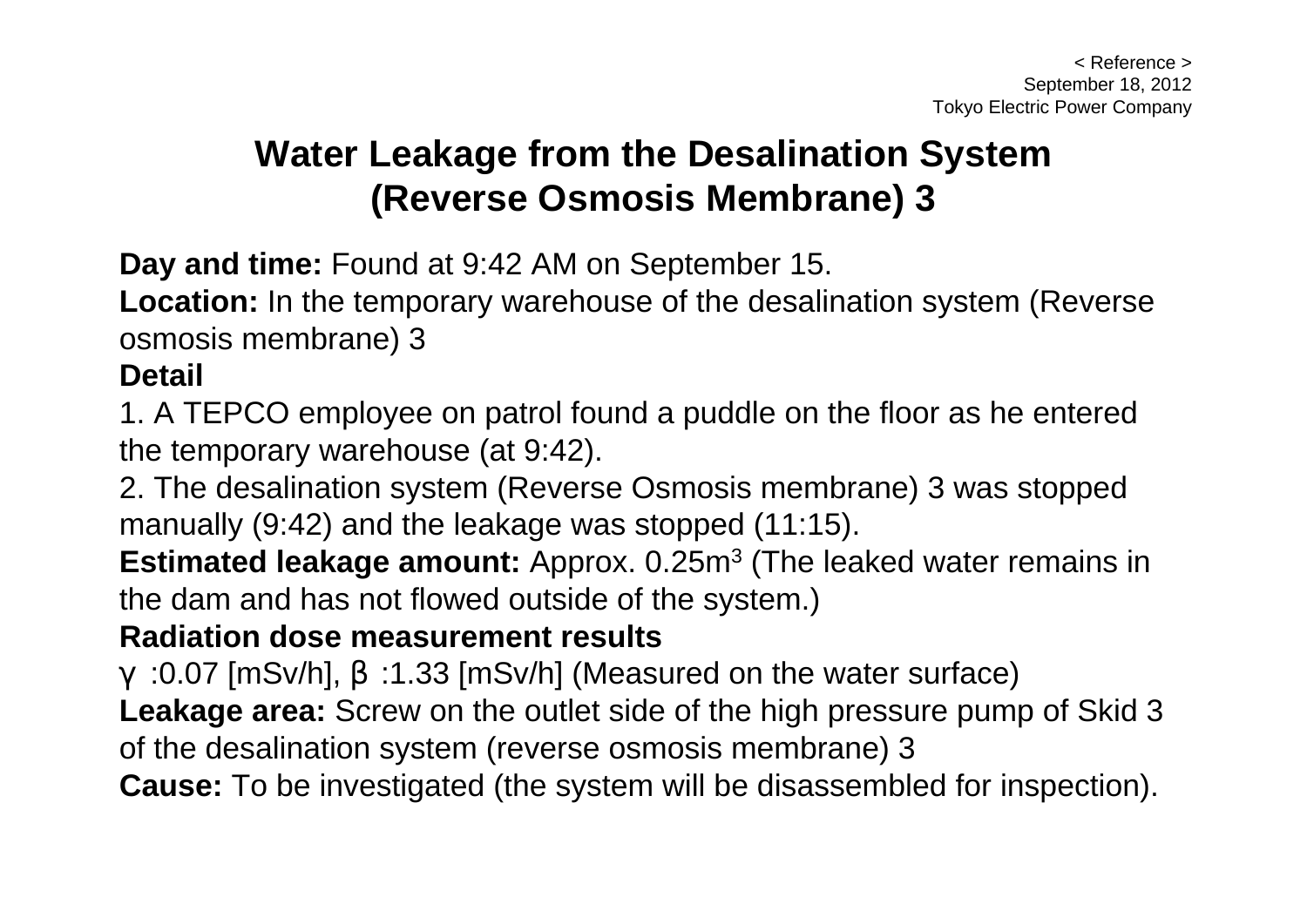**From the** 

**decontamination system**

## **Overview of the Desalination System**

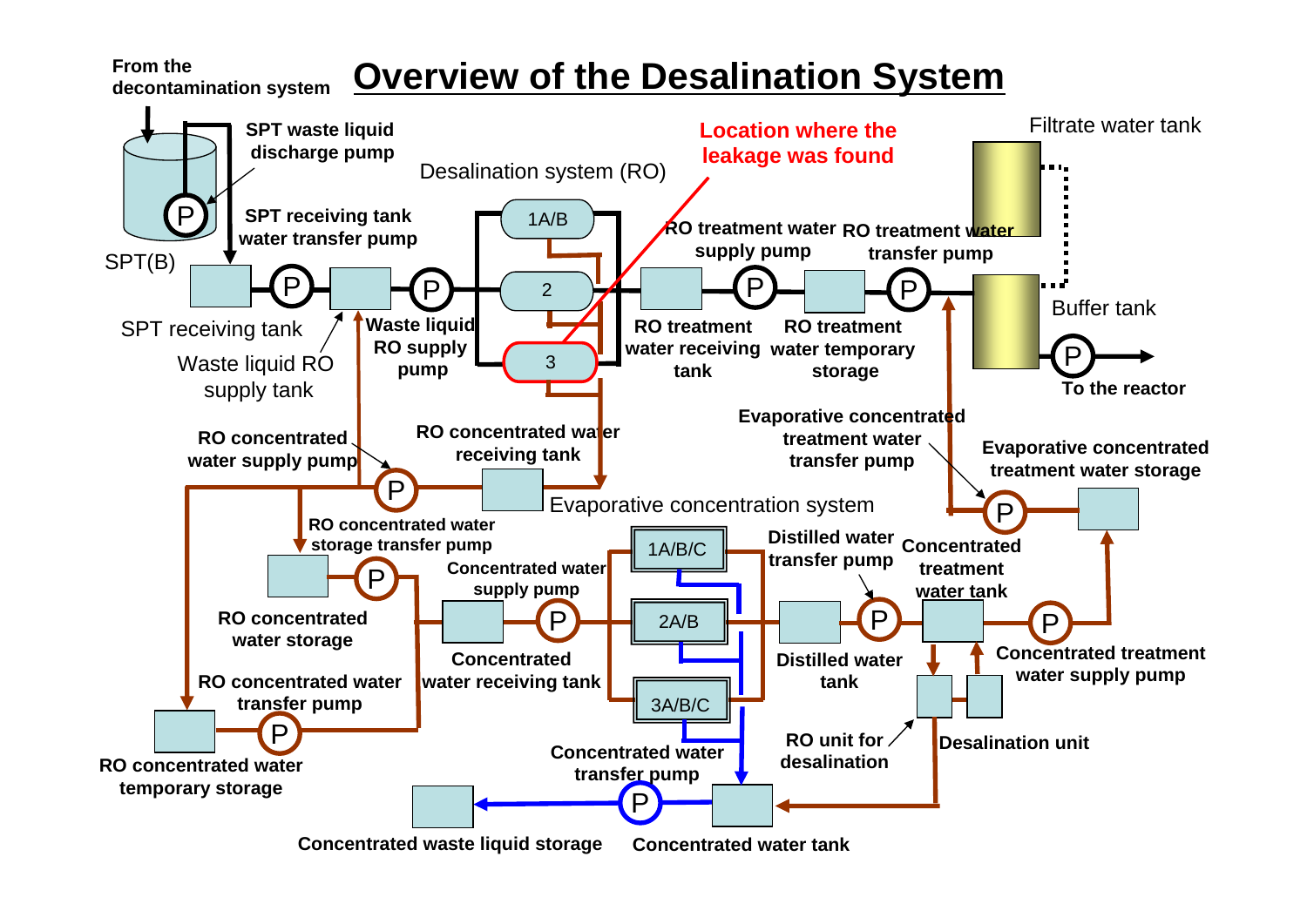### **Water Leakage Area in the Desalination System (Reverse Osmosis Membrane) 3**